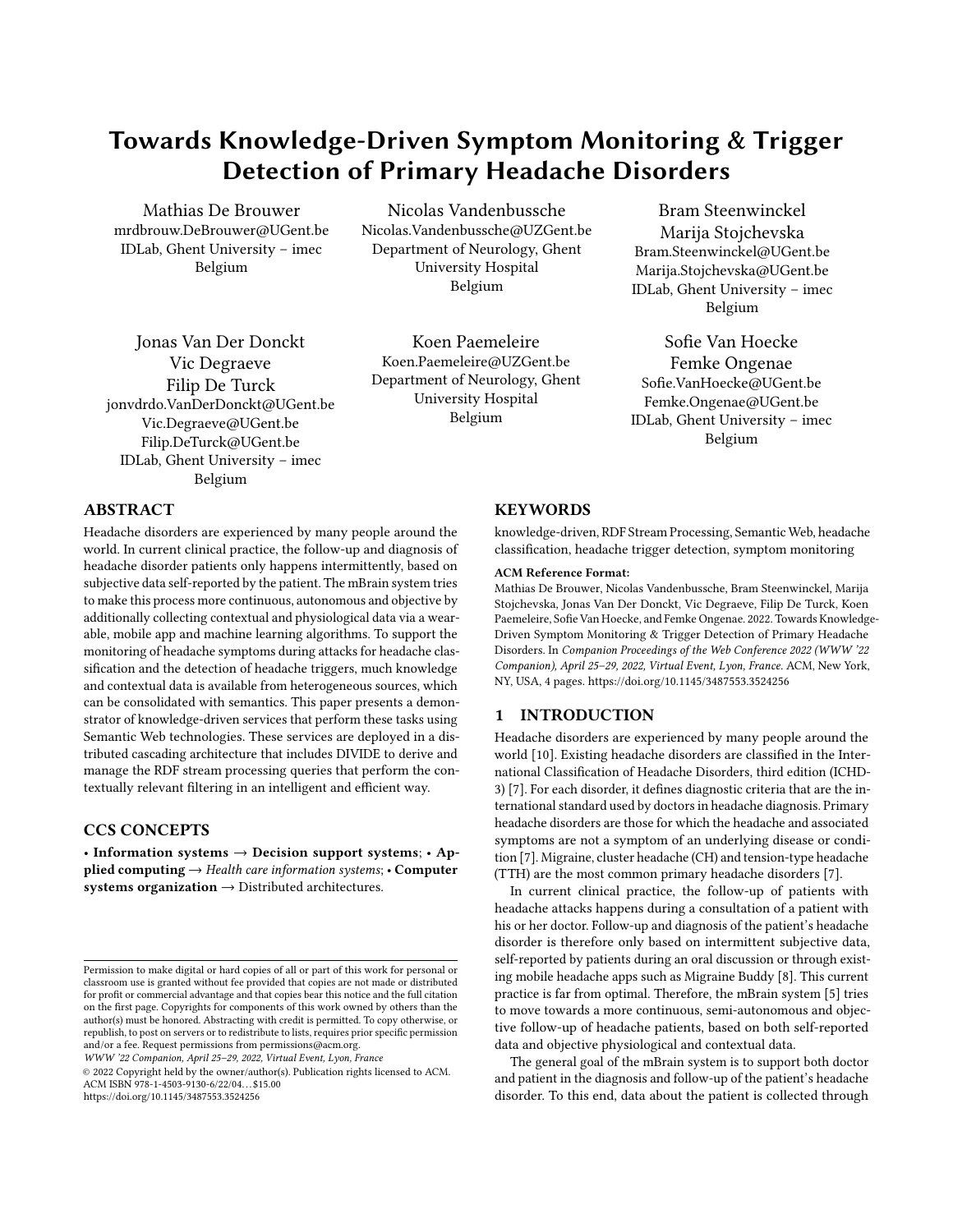different services [\[5\]](#page-3-4). Physiological data is collected with the Empatica E4 wearable [\[6\]](#page-3-5). This data is consumed by in-house designed machine learning (ML) algorithms that can detect a user's activities, stress periods and sleeping periods. A mobile app allows users to keep a diary of their headache attacks and contextual events (e.g., medicine intakes, food intakes, mood), inspect the ML predictions in a timeline overview, and answer questions about the anticipation of headache attacks, stress, and other events.

Different services can contribute to achieving the goal of the mBrain system. This includes the classification of headache attacks, as well as the detection of potential headache triggers. For the former, knowledge exists from ICHD-3 about diagnostic criteria for the classification of a headache disorder [\[7\]](#page-3-2). To this end, relevant data is collected via the mBrain app's diary. Moreover, outputs of the ML algorithms can also detect symptoms relevant for classification. Similarly for trigger detection, lots of data is available from the app and ML algorithms to detect certain triggers. In addition, knowledge on headache triggers of patients is available from the patient himself as well as rule mining services. To perform the given tasks in a context-aware manner, the available data needs to be intelligently consolidated and analyzed. Given the heterogeneous nature of the different sources of knowledge and collected real-time data, semantics are the ideal approach for this [\[2\]](#page-3-6).

In this paper, a demonstrator of the knowledge-driven services of the mBrain system is presented. These services are built with Semantic Web technologies, involving the mBrain ontology, RDF stream processing (RSP) and stream reasoning. It includes DIVIDE [\[3\]](#page-3-7) to derive and manage efficient context-aware stream processing queries. The focus is on the knowledge-driven monitoring of symptoms and other relevant events for headache follow-up and classification, as well as the detection of headache triggers.

# <span id="page-1-2"></span>2 SYSTEM ARCHITECTURE

The architecture of the knowledge-driven mBrain system follows a cascading reasoning approach [\[4\]](#page-3-8), since this allows for an efficient distribution of the different semantic tasks across the network. It consists of a local and a central part. An overview of the knowledgedriven mBrain system architecture is shown in Figure [1.](#page-2-0)

The local components should be running on a gateway in the patient's home. The semantic local component is an RDF Stream Processing Engine, filtering any data on its input streams according to the registered continuous queries. These queries are managed by the central DIVIDE component. Events are sent to the processed streams by the Semantic Mapper. This component semantically annotates all inputs through the mBrain ontology, which is further discussed in Section [3.](#page-1-0) This mapper receives its inputs from two sources on the patient's smartphone. First, it takes all self-reported events in the mBrain app as input. This includes headache attack registrations, as well as other events such as food intakes. Second, the outputs of the ML algorithms are sent as inputs to Semantic Mapper. These outputs are activity, stress and sleep events predicted based on the raw physiological and accelerometer data collected & streamed by the Empatica E4 wearable over the smartphone.

The central components of the knowledge-driven part of the mBrain architecture are deployed on the mBrain back-end server system. In a real-life scenario, this server system will be hosted by a hospital. This server system contains a Knowledge Base (KB) with the mBrain ontology, including all relevant contextual information of users in the system. This KB is used by the Central Reasoner, a semantic reasoner system that processes the outputs of the local RSP engines. As will be explained in the use case scenarios in Section [4.1,](#page-1-1) this will include ongoing headache attacks that need to be classified by the reasoner, detected triggers and detected symptoms relevant to the classification of a headache attack. Outputs of the Central Reasoner include classification results and detected triggers. They are sent to the Application Back-end, which represents the other non-semantic components in the mBrain system. This component can then act upon the reasoning results, in any implemented way. It could for example generate notifications in the mBrain app or forward the results to a dashboard for the doctor. When contextual information changes from within the Application Back-end, these updates are also forwarded the KB.

DIVIDE [\[3\]](#page-3-7) is the server component responsible for managing the queries on the local RSP engines. To derive which queries need to be executed, it performs semantic reasoning on the domain knowledge and context relevant to the associated person, which is contained in the KB. It listens to contextual updates in the KB, which trigger the query derivation process. This way, the evaluated RSP queries are always relevant to the current context, and do not require any more reasoning. DIVIDE fully automates the process of deriving the queries and updating them at the RSP engines.

# <span id="page-1-0"></span>**MBRAIN ONTOLOGY**

To achieve the semantic tasks in the mBrain system, the mBrain ontology has been designed [\[5\]](#page-3-4). It contains domain knowledge in the headache domain relevant to mBrain. This includes the ICHD-3 classification hierarchy of headache disorders and attacks, and the concepts to semantically describe headache attacks and their properties based on ICHD-3. Moreover, it is connected to the DAHCC (Data Analytics for Health and Connected Care) ontology [\[9\]](#page-3-9). This in-house designed ontology has different modules to semantically describe a monitored person, wearables, sensors, and ML predictions.

#### 4 DEMONSTRATOR

The system architecture described in Section [2](#page-1-2) is used to perform different knowledge-driven tasks in the mBrain system. This section zooms in on the use case scenarios of some of these tasks that will be the subject of the presented demonstrator. Moreover, an overview is given of any external material relevant to this demonstrator.

In terms of technologies, the RSP engine used within the mBrain system is C-SPARQL [\[1\]](#page-3-10). The Central Reasoner and Knowledge Base are deployed with Apache Jena [\[11\]](#page-3-11).

#### <span id="page-1-1"></span>4.1 Use case scenarios

The demonstrator focuses on the three main tasks of the knowledgedriven mBrain system: monitoring of contextual events (symptoms) during headache attacks, monitoring of headache triggers based on user anticipation, and real-time headache classification.

<span id="page-1-3"></span>4.1.1 Closer monitoring of contextual events during headache attacks. When a patient is experiencing a headache attack, it might be interesting to closely monitor several contextual events such as symptoms associated to the attack. This could for example give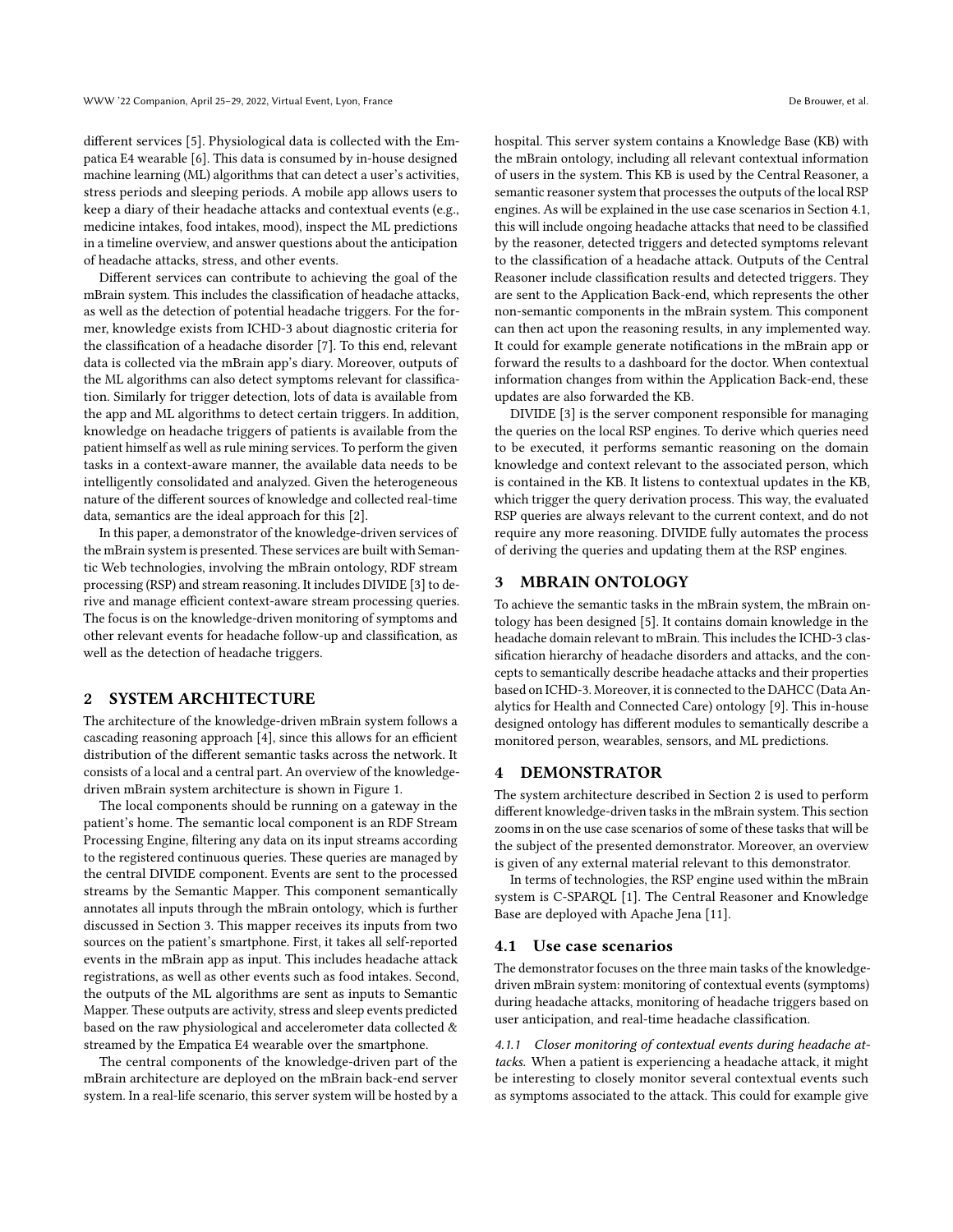<span id="page-2-0"></span>Towards Knowledge-Driven Headache Symptom Monitoring & Trigger Detection WWW '22 Companion, April 25–29, 2022, Virtual Event, Lyon, France



Figure 1: Architecture of the knowledge-driven services of the mBrain system

16

21

32

relevant insights to validate a headache classification and further refine a patient's diagnosis. To allow this in a semantic system with DIVIDE, the context of a patient in the KB should include information on when a headache attack is occurring, and the patient's (probable) diagnosis. The former can be known through the Empatica E4 wearable which contains a button that patients should push whenever a headache attack is starting.

In the mBrain ontology, performing this monitoring is made possible through the definition of headache attack statistics. The generic query that could do such monitoring is presented in Listing [1.](#page-2-1) It monitors any symptom during a headache attack that can be detected by a property associated to an event type in the patient's stream. An example of this is given in Listing [2](#page-3-12) (lines 2–12): it defines restlessness as a typical associated symptom of cluster headache, which can be detected when an activity event has an activity index value exceeding the defined threshold for restlessness. To only retrieve relevant symptoms, i.e., symptoms associated to the disorder the patient is diagnosed with, semantic reasoning should be done using the definitions in lines 15–24 of Listing [2.](#page-3-12)

In the mBrain system, the generic query in Listing [1](#page-2-1) is not deployed. Instead, with DIVIDE, this generic query can be converted during the query derivation to a simple RSP filtering query yielding a similar blank node of type RelevantHeadacheAttackStatistic instead in its CONSTRUCT clause, and with only the triples in lines 36–41 of Listing [1](#page-2-1) in its WHERE clause. In this query, the query variables ?p, ?event\_type, ?prop, ?threshold, ?symptom, ?attack and ?disorder\_type of the WHERE and CONSTRUCT clauses are substituted by DIVIDE during the query derivation. This query would be outputted and registered on the local RSP engine of the patient when the other triples in the WHERE clause of the generic query (lines 14–31) are fulfilled in the patient's context.

4.1.2 Monitoring of headache triggers based on user anticipation. Different events can trigger a headache attack. Sources of knowledge on headache triggers for a patient can be the patient himself, or rule mining services that learn the association between headache attacks and contextual events. Some triggers such as stress, physical exercise, sleep deprivation or skipping of meals can be detected by RSP queries combining the domain knowledge and context in the KB with the mBrain event stream. With DIVIDE, specific queries

<span id="page-2-1"></span>Listing 1: Generic SPARQL query that can detect the occurrence of any headache attack statistic. For simplicity, prefix declarations of the mBrain & DAHCC ontologies are omitted.

```
CONSTRUCT {
      _:a a : HeadacheAttackStatistic
         : detectedSymptom ? symptom
         saref-core: relatesToProperty [ a ? prop ] ;
         saref-core: hasValue ?v ;
         saref-core: hasTimestamp ?t
         : associatedToEventType [ a ? event_type ] ;
         : associatedToHeadacheAttack ? attack ;
         : associatedToDisorder [ a ?disorder_type ] ;
10 : associatedToPatient ?p . }
11 FROM < http :// contextaware . ilabt . imec . be / stream >
12 FROM < http :// contextaware . ilabt . imec . be / context . rdf >
13 WHERE {
14 # a patient has a headache attack
15 ?p a saref4ehaw: Patient ; : hasHeadacheAttack ? attack .
17 # a disorder is defined with an associated symptom
18 ? disorder a ? disorder_type ;
19 : hasAssociatedSymptom ? symptom .
20 ? disorder_type rdfs : subClassOf : HeadacheDisorder .
22 # a headache attack symptom can be detected by a
23 # threshold on a property associated to an event type
24 ? symptom a : HeadacheAttackSymptom ;
25 : isDetectedByUpperThreshold [
26 a : RegularThreshold ;
27 saref - core : hasValue ? threshold ;
28 : forProperty [ a ? prop , : EventProperty ;
29 : associatedToEventType
                          [ a ?event_type ] ] ]
31 ? prop rdfs : subClassOf : ConditionableProperty .
33 # an event of the given type is present in the
34 # patient 's event stream , with a value for this
35 # property higher than the defined threshold
      ?p saref4ehaw:hasEvent [ a ?event_type ] ;
37 : hasAssociatedPropertyValue ? pv ;
38 saref - core : hasTimestamp ? t .
39 ? pv saref - core : relatesToProperty [ a ? prop ] ;
         saref-core: hasValue ?v
     FILTER (xsd:float(?v) >= xsd:float(?threshold)) }
```
can be defined that detect these triggers. An example for of an RSP query for a patient with a stress trigger is given in Listing [3.](#page-3-13) By using DIVIDE, context-awareness can be easily introduced in this query, e.g., the action state, window size & frequency, or required event